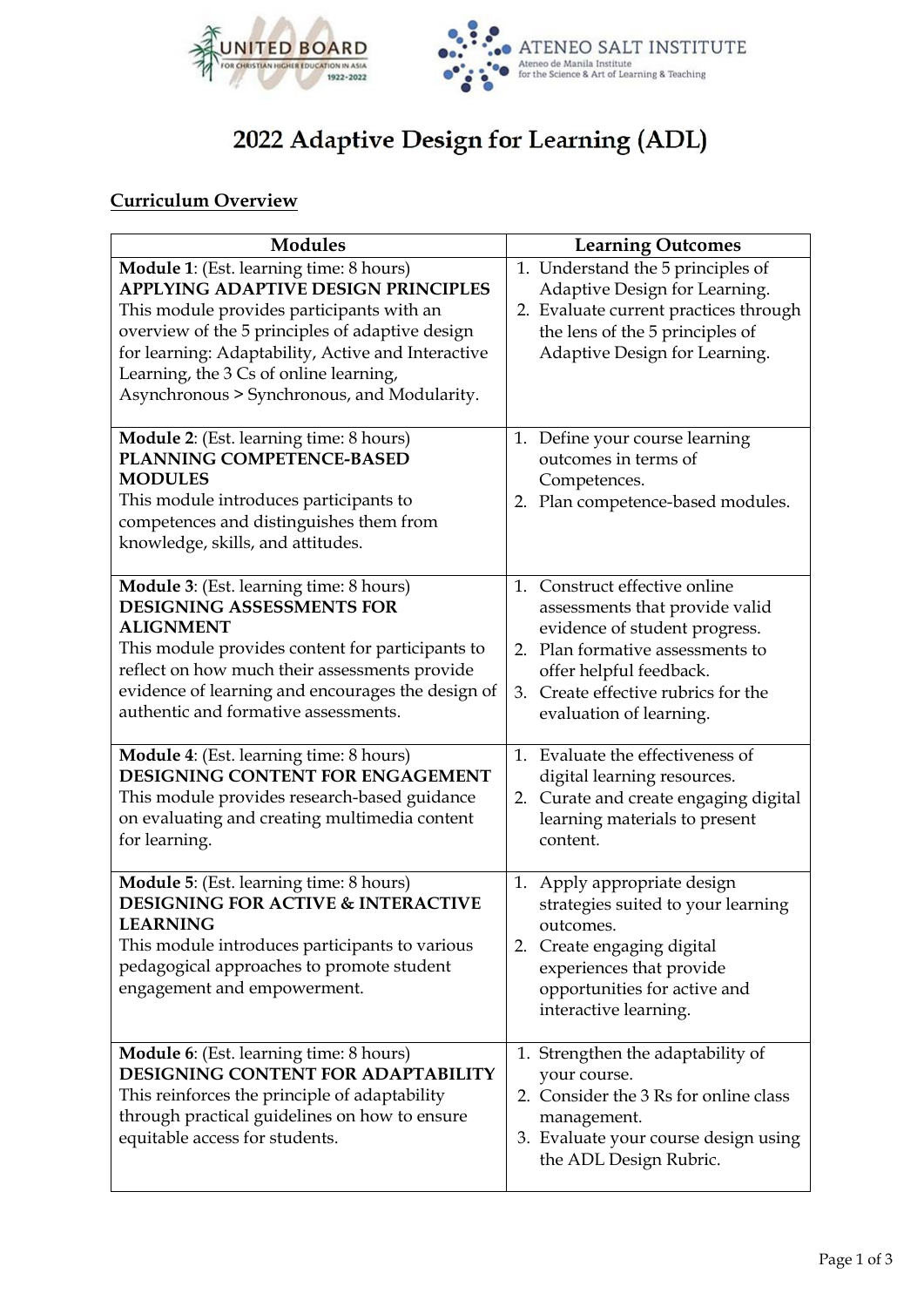#### Here are sample videos and an ADL demo video:

- 1. [Activating From Context](https://www.youtube.com/watch?v=mP3l628WZQo&t=27s)
- 2. [3 Cs of Online Learning](https://youtu.be/sOxHyKrf9Wo)
- 3. ADL [Demo Video Link](https://drive.google.com/file/d/1v1AkHzwFdyjEiGpbq2GCcScB6sc1Q1Li/view?usp=shar)

#### **Schedule Overview**

| <b>Week</b>                                                                         | Module                                   | Assignment                     |
|-------------------------------------------------------------------------------------|------------------------------------------|--------------------------------|
|                                                                                     | Getting Started with Canvas              |                                |
| Week 0                                                                              | (Optional)                               |                                |
| (Asynchronous)                                                                      | Module 0:<br>Introduction                |                                |
| Webinar #1: Orientation (Synchronous)                                               |                                          |                                |
| Week 1 and 2                                                                        | Module 1:                                |                                |
| (Asynchronous)                                                                      | Applying Adaptive Design Principles      |                                |
| Webinar #2: Starting with the Whole Person (Synchronous)                            |                                          |                                |
| Week 3 and 4<br>(Asynchronous)                                                      | Module 2:                                | Assignment #1                  |
|                                                                                     | <b>Planning Competence-Based Modules</b> | Initial reflection about the   |
|                                                                                     |                                          | ADL principles                 |
| Webinar #3: Designing Competence-based Modules (Synchronous)                        |                                          |                                |
| Week 5 and 6                                                                        | Module 3:                                | Assignment #2                  |
| (Asynchronous)                                                                      | Designing Assessments for Alignment      | Review your learning           |
|                                                                                     |                                          | outcomes                       |
| Webinar #4: Designing Assessments for Alignment (Synchronous)                       |                                          |                                |
| Week 7 and 8                                                                        | Module 4:                                | Assignment #3                  |
| (Asynchronous)                                                                      | Designing Content for Engagement         | Revisit your assessments       |
| Week 9 and 10<br>(Asynchronous)                                                     | Module 5:                                | Assignment #4                  |
|                                                                                     | Designing For Active & Interactive       | Review a curated or created    |
|                                                                                     | Learning                                 | content                        |
| Webinar # 5: Designing for Active and Interactive Learning (Synchronous)            |                                          |                                |
|                                                                                     | Module 6:                                | Assignment #5                  |
| Week 11                                                                             | Designing Content for Adaptability       | Review learning experiences    |
| (Asynchronous)                                                                      |                                          |                                |
|                                                                                     |                                          | Assignment #6                  |
|                                                                                     |                                          | Reflection and evaluation      |
| Webinar #6: Facilitating Synchronous and Hybrid Learning Environments (Synchronous) |                                          |                                |
| Week 12                                                                             |                                          | Final deadline for assignments |
| (Asynchronous)                                                                      |                                          |                                |

#### **Modality**

# • **Asynchronous (semi self-paced) Modules**

A new module will be published every two weeks. Participants can go through them at their own time and pace. Within the modules, they will participate in individual discussion forums.